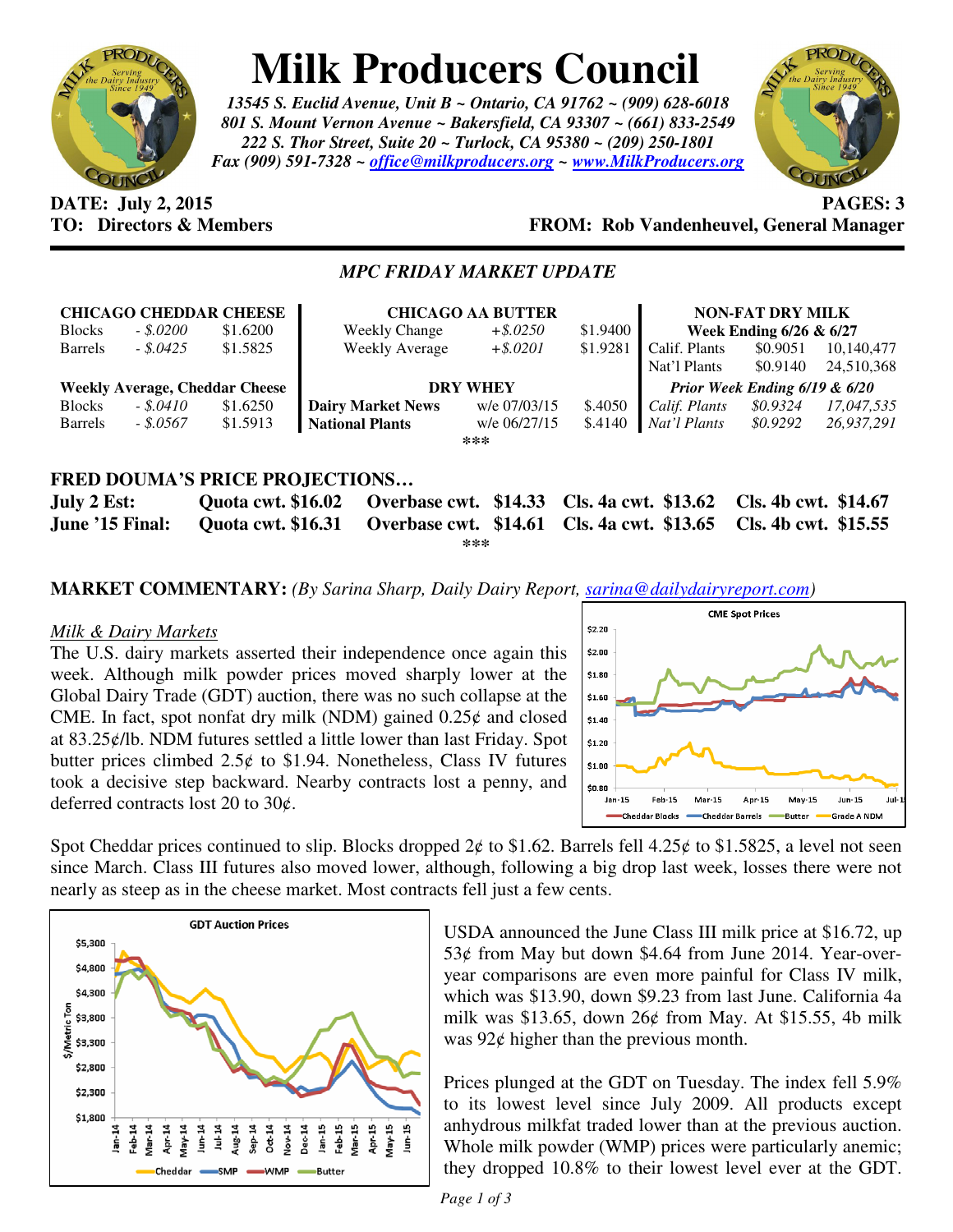Skim milk powder (SMP) fared only slightly better, falling 5.8%. Relative to the last auction, Cheddar prices dipped 4.9% and butter ended 0.3% lower, on average.

With China largely on the sidelines, demand for milk powder is starting to languish. End users have had ample opportunity to stock up on milk powder at historically low prices, and they have done so in volume. Now that their warehouses are full, buyers who were already opportunistic can be downright stingy. It will take increasingly lower milk powder prices to attract much interest. This week the California Weighted Average Price for NDM dropped to  $90.5¢$ , its lowest level since August 2009. But apparently this was not low enough. Sales volume fell to just over 10 million pounds, a fourmonth low.



U.S. milk powder production slowed from record-high levels in April, but stocks continue to mount. As of May 31, manufacturers' stocks of NDM were a record-large 261 million pounds, up 5.2% from April and 18% greater than year-ago volumes.



U.S. cheese and butter production in May was slightly lower than daily average production in April, but still well above year-ago levels. At 169.5 million pounds, May butter production set a new record for the month and was 1.9% above 2014 levels. In absolute terms, output rose 5.3 million pounds compared to April, marking the first April-to-May increase since 2006. *Dairy Market News* reports that butter production has slowed over the past few weeks as ice cream makers have ramped up production to meet holiday demand.

Cheese production totaled 988.6 million pounds in May, also a record for the month and 1.8% higher than last year. USDA

revised its estimate of April cheese production downward by 9.3 million pounds, but noted a 2 million pound increase in American cheese output in April relative to its initial assessment. Cheese makers are shifting their product mixes in favor of bulk commodity cheeses in order to get as much milk through their plants as possible. In the Midwest, where milk is most plentiful, many cheese plants will work straight through the holiday weekend.

Given the year-over-year growth in cheese output, dry whey production seems light. Production of dry whey for human consumption totaled 78.6 million pounds in May, down 3.3% from a year ago, and 1.5% greater than April volumes, which were curiously small. Dry whey prices moved appreciably lower in May, and this clearly spurred demand. Inventories on May 31 totaled 63.3 million pounds, down 9.9% from April. Prices may need to stay low in order to prevent stocks from piling up again. *Dairy Market News* reports that dry whey production is on the rise as cheese output remains formidable.



For the week ending June 20, dairy cow slaughter totaled 50,477 head. This was 3.5% higher than the same week last year, putting the 2015 cull rate 4.5% ahead of last year's pace.